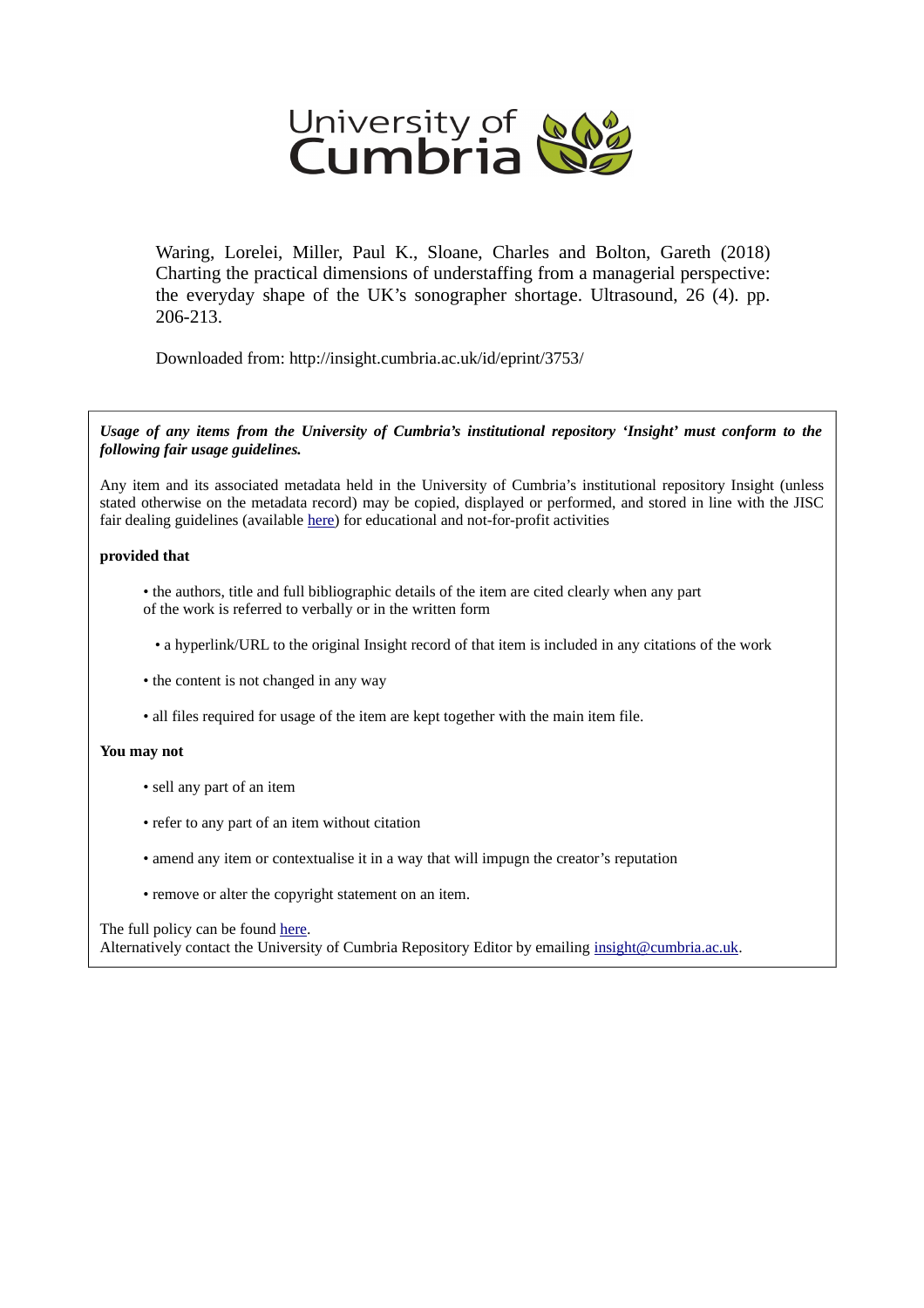# **Charting the practical dimensions of understaffing from a managerial perspective: the everyday shape of the UK's sonographer shortage**

Lorelei Waring, Paul K. Miller, Charles Sloane and Gareth Bolton

*University of Cumbria, UK*

#### **Abstract**

Introduction: Across the last two decades, ultrasound services in many healthcare sectors have become increasingly pressurised as a consequence of upsurging demand and difficulties in recruiting viable clinicians. Indeed by 2013, the UK government's Migration Advisory Committee had listed sonography as an official 'shortage specialty'. Comparatively little research has to date, however, explored the impacts of this situation upon the departments themselves, and the individuals working therein. The core purpose of this study is, thus, to lend qualitative depth to current understandings of the frontline situation in the UK's ultrasound units, many of which are understaffed, from the perspective of their managers.

Methods: Using a thematic analysis informed by a Straussian model of Grounded Theory,  $N=20$  extended accounts provided by ultrasound department leads in public (n=18) and private (n=2) units were explored.

Results: Four global themes emerged from the analysis of which the first two (the broadly sociological matters) are described in this paper. Theme 1 addresses how a lack of staff in the broader ultrasound economy has created a troublesome migratory system in contemporary UK ultrasound. Theme 2 addresses how this economy works chiefly to the advantage of the most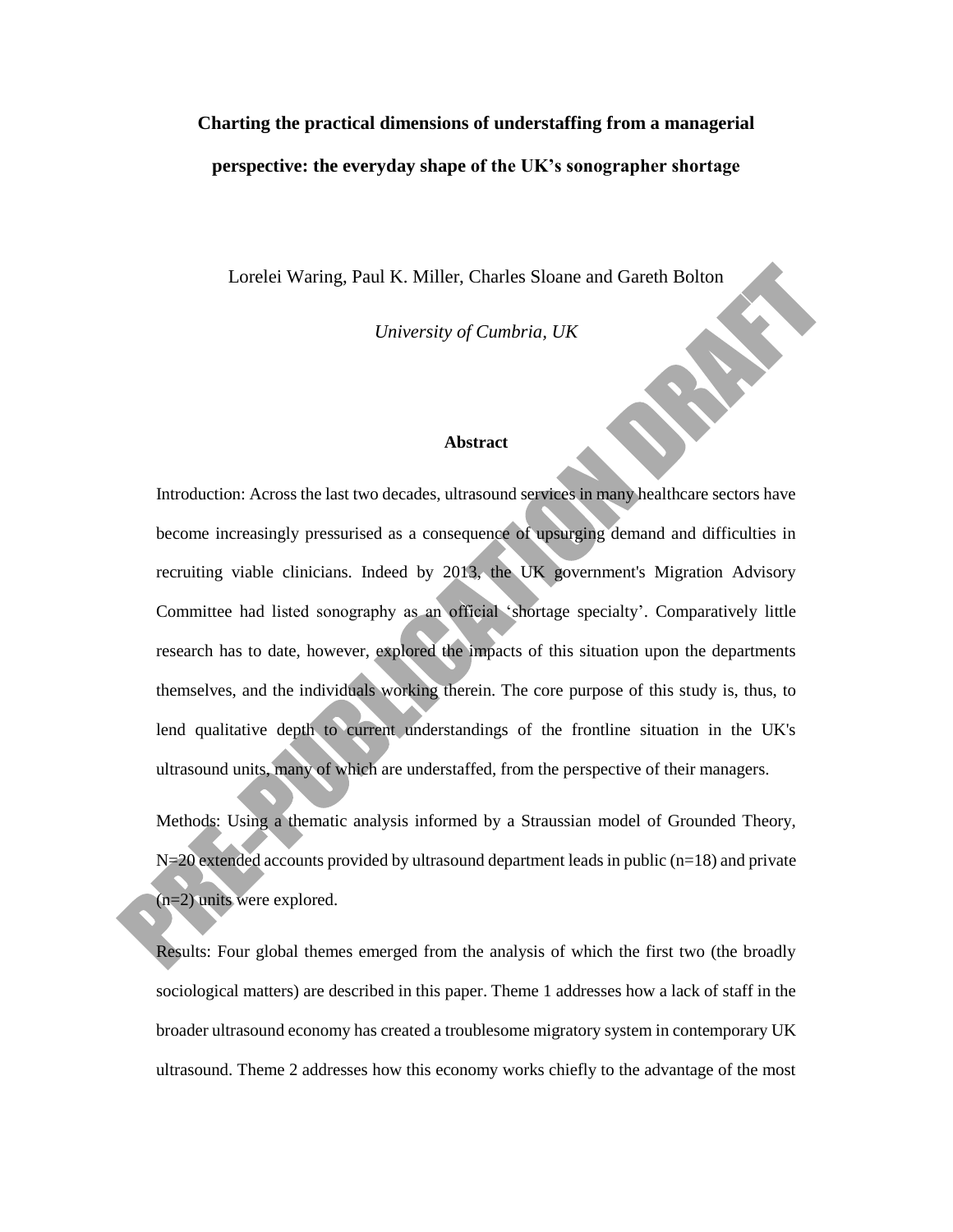junior and the most senior clinicians, often leaving mid-career professionals in the borderline impossible situation of having to concurrently occupy both junior and senior roles.

Conclusions: The findings ideally open up debate on some key practical contingencies of the UK's sonographer shortage, and reflect upon literature regarding the nuanced aspects of a shifting healthcare workplace constitution.

**Keywords**: ultrasound; social science; grounded theory; social psychology; qualitative analysis

**Children Children**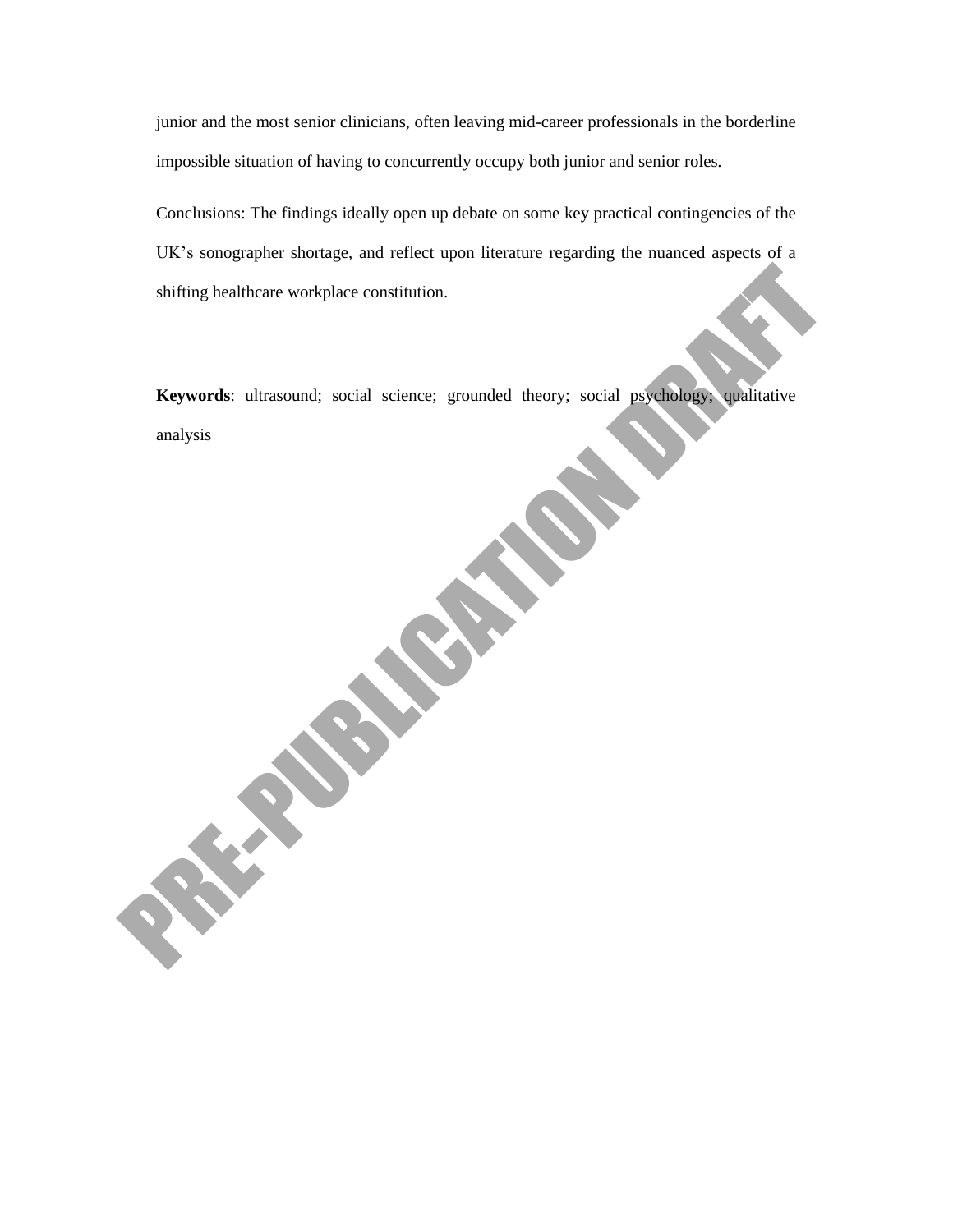#### **Introduction**

It is well established that there are many technical and practical benefits to using ultrasound above other related medical imaging modalities in a range of modern healthcare contexts.<sup>1,2</sup> As Edwards highlights,<sup>3</sup> the fact that ultrasound is '... inexpensive, safe, readily available, well tolerated and yields instant results' renders it, effectively, '…the diagnostic equivalent of an Aspirin'. These inherent qualities go some way towards explaining the recent sharp escalation in demand for sonographic investigations, and thus for specialist sonographers, in the UK and elsewhere.<sup>4</sup> Between 1995/96 and 2013/14, the number of yearly ultrasound procedures (both obstetric and non-obstetric) conducted within the National Health Service (NHS) rose from 4,031,292 to 9,972,418 in England alone. 5

In order to fully contextualise this upward trend in demand for ultrasound procedures, it is important to reflect not only upon the technical usefulness of the modality, but also upon a series of significant socio-political and cultural shifts in the modern healthcare environment. Notwithstanding the impacts of increasingly stringent governmental target-setting around acceptable waiting times for any given sonographic procedure, more litigious behaviour by patients - within the UK and US in particular - has been widely reported to have expanded the exercise of "defensive medicine" among General Practitioners and other clinicians.<sup>6</sup> Such recurrent ordering of batteries of potentially unnecessary tests, so as to negate the possibility of legal action from both the authentically sick and the 'worried well' may further explain why many ultrasound services have become progressively more pressurised. Whatever these causes might be, however, the essential and objective facts-of-the-matter in the UK, the specific domain of this paper's findings, remain clear and stark. The Society and College of Radiographers (henceforth SCoR) reports that by 2014, 18.1% of UK ultrasound vacancies remained unfilled, a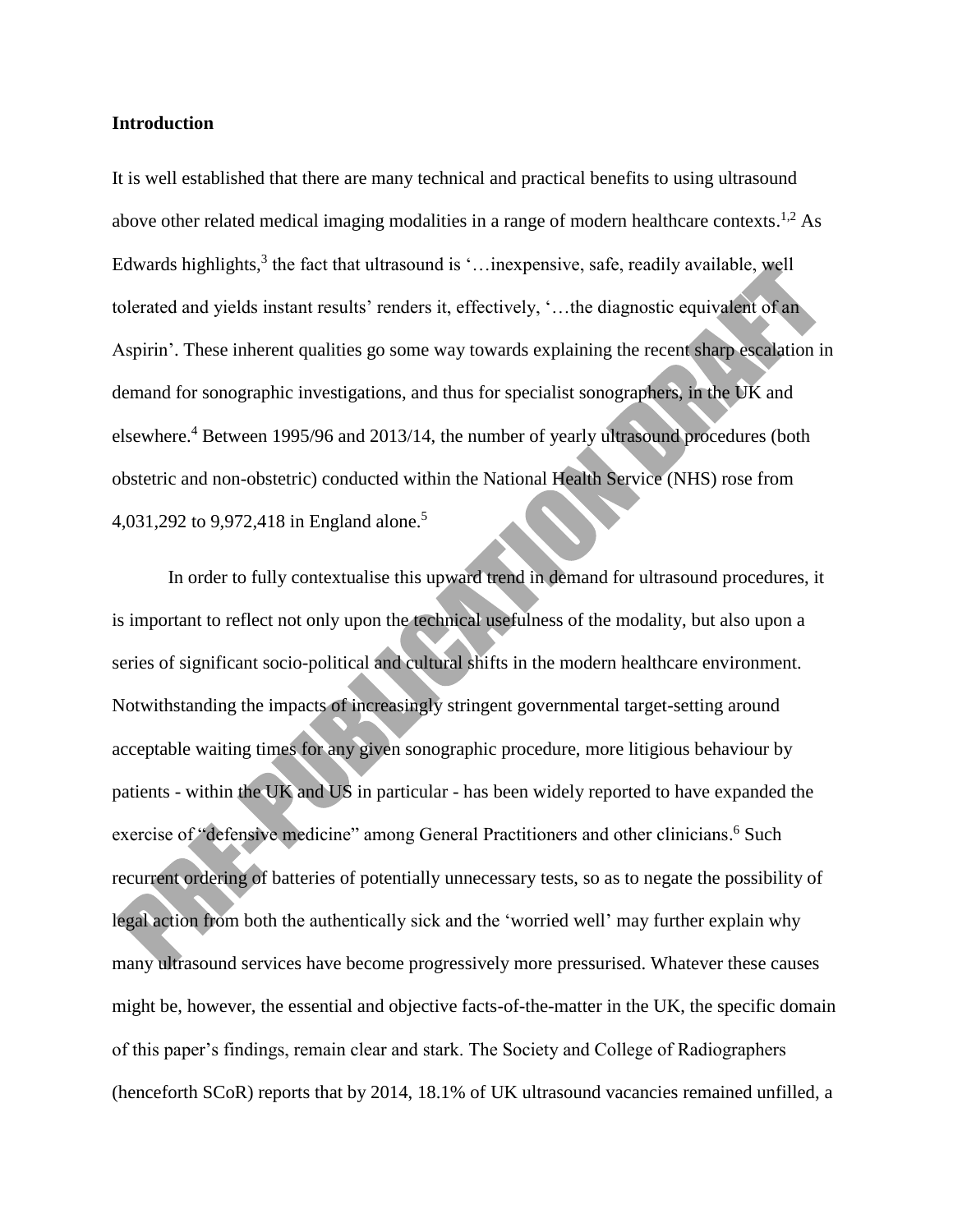substantial rise from the 10.9% reported in 2011, and the 10.1% reported in 2009.<sup>7,8</sup> Indeed by 2013, the UK government's Migration Advisory Committee had listed sonography as an official "shortage specialty".<sup>9</sup>

Given the above, this paper is the first of two<sup>a</sup> addressing a large set of qualitative data originally collected during a broader project<sup>10</sup> funded by Health Education England, North West area (HENW). Drawn from detailed verbal accounts of pertinent issues provided by UK ultrasound department leads working in both public and private healthcare, the data addressed describe specific problems in professional practice resulting from the current lack of qualified sonographers available to UK healthcare services. The focus of the second paper relates more extensively to the interpersonal and social psychological impacts of short-staffing upon managers themselves, and the corollary socio-behavioural changes they have observed in their staff. Emphasis here falls, however, upon the documented character of the broader professional economy in contemporary ultrasound itself. It is contended that the inductive order of investigation used, by building a picture of the everyday concerns directly relevant to a set of key actors, can firstly lend depth to our current understanding of the 'coal-face' situation in UK sonography and, secondly, help ground future deductive research in the real-world experience of management-level professionals themselves.

### *Ultrasound and explanatory orthodoxies*

 $\overline{\phantom{a}}$ 

<sup>&</sup>lt;sup>a</sup> The original project produced data of a quality and quantity that could not be reasonably captured within a single paper of this order without significant loss of nuance and fidelity.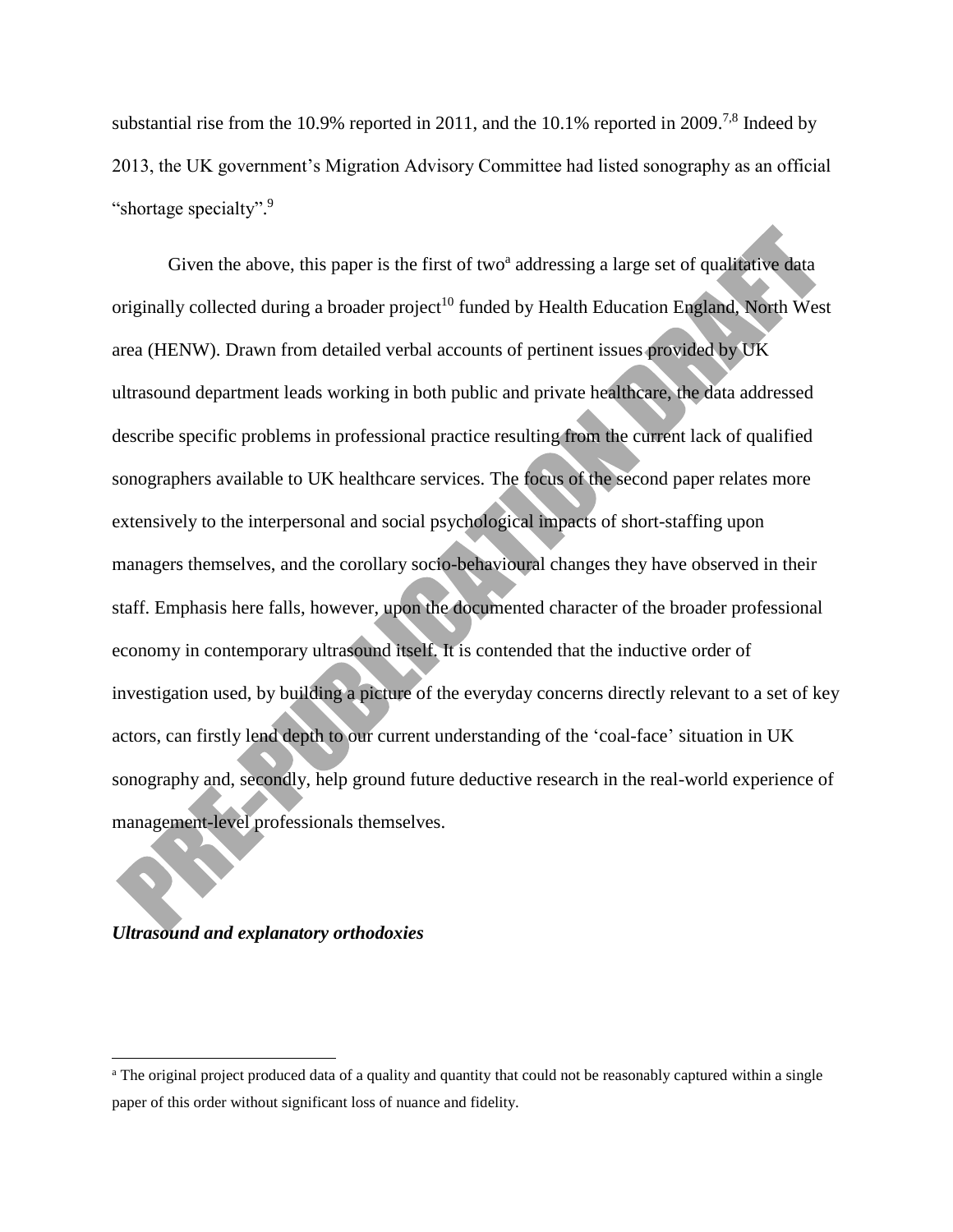A sustained examination of empirical literature addressing the current situation in clinical ultrasound indicates a strong orientation towards an 'explanatory orthodoxy' in relevant research.<sup>11,12</sup> In short, the primary topics of investigation are (a) the root causes of the sonographer shortage, (b) potential solutions to it, or (c) both of the above.<sup>2,4,13-15</sup> Significantly less literature has addressed the character of the central issue itself in any serious depth; i.e. the variable manners in which a general trend in ultrasound demonstrably manifests within the everyday contexts of ultrasound departments themselves. As David Silverman compellingly argues, the danger of this approach is that the phenomenon of interest itself 'escapes', and we find ourselves trying to explain and solve a healthcare problem that we do not yet understand in its full complexity.<sup>16</sup> The nominally 'hard' medical sciences seldom fall into this trap; accurately describing the range of ways in which a disease actually manifests, for example, needs to prefigure explanations of nosology and aetiology, and the resultant practice of direct medicine itself. In the business of social analysis around concrete healthcare practice, however, a more cavalier approach to the details of the core phenomenon often prevails in the rush to explain the *Why?* and the *What now?*<sup>12</sup>

The above is by no means designed to devalue extant work in the field described; thus far, productively actionable findings have emerged within this body of research, particularly around educational interventions.<sup>2,14</sup> It is the contention here, however, that these studies largely are borne of the straightforward proposition that there are simply 'not enough sonographers'. This is, of course, true at the global level in the UK and, therefore, all corollary solutions proposed will also likely have facility at a global level. For example, it is reported that as a consequence of the workload stresses associated with covering the shortfall, there has been a strong upsurge in British sonographers either reducing hours or leaving the profession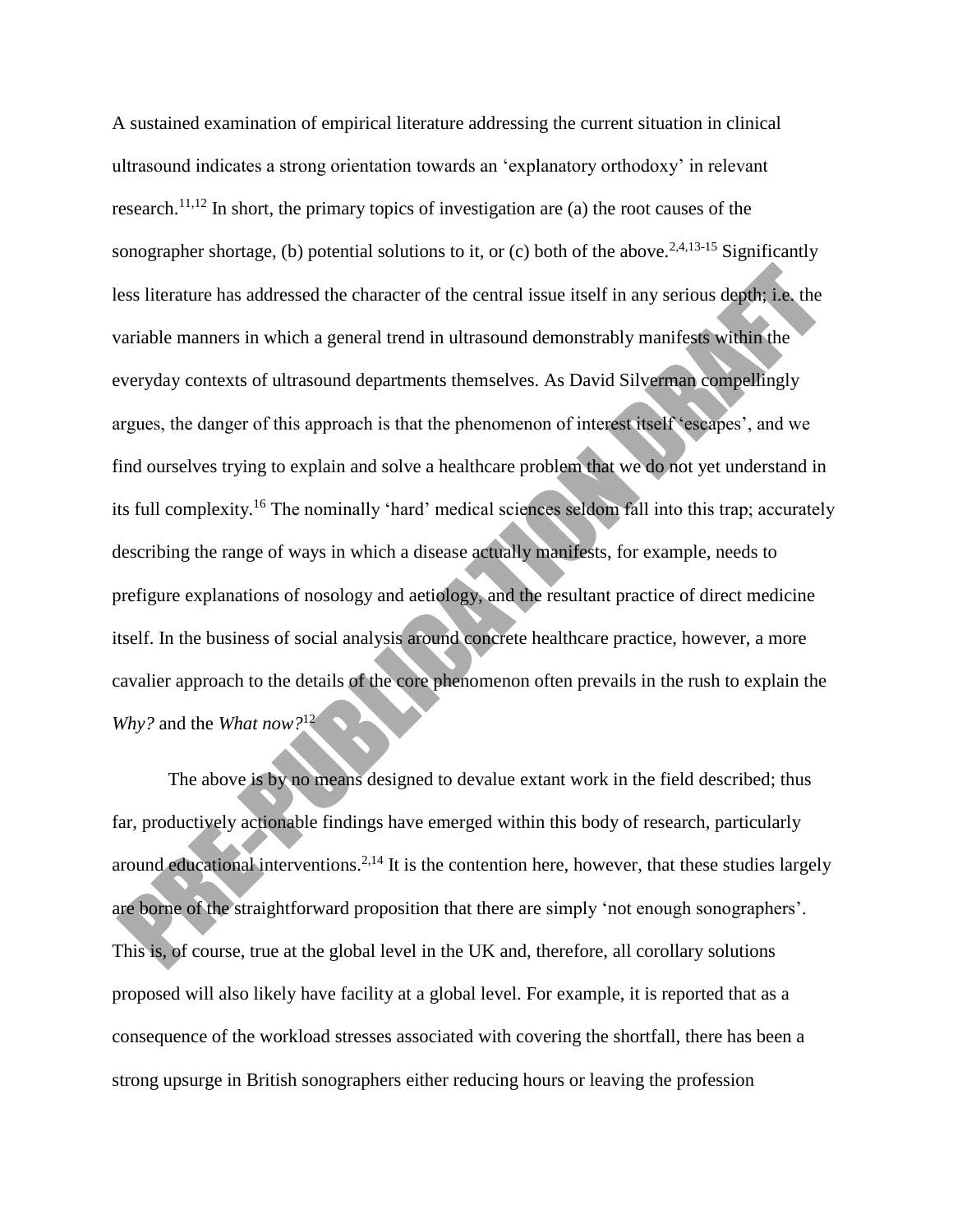completely, thereby exacerbating the underlying problems.<sup>7</sup> Furthermore, among those who remain in clinical practice, incidences of reported chronic pain and active injury are also on the increase within a profession that was already synonymous with high rates of work-related musculoskeletal disorder (WRMSD).<sup>13,17</sup> Somewhat inevitably, these indicate that the natural stresses and strains on the body of an ultrasound professional are exacerbated by additional workload, in turn resulting in sonographers reducing hours or quitting their present jobs, or sonography altogether.

None of the studies above address in detail, however, the distributed ways in which the sonographer shortage in the UK might affect different healthcare actors/institutions in different working contexts. This particular matter is a key concern elucidated in instructive studies of the global healthcare economy,<sup>18</sup> in which it is recurrently documented how an overall dearth of qualified staff encourages a 'siphoning' of medical expertise from capitally poorer to richer countries, thereby reinforcing the international healthcare *status quo*. Relatedly, it is only sporadically described, in literature addressing the UK's allied health professions, how shortstaffing might work to the advantage of some individuals and institutions, and the disadvantage of others.<sup>19</sup> In research regarding UK ultrasound itself, however, there has remained a broadly uncontested assumption that 'understaffing is understaffing', and investigation has proceeded from that position.<sup> $4,13$ </sup> The work reported below, thus, is primarily tasked with unpacking this core issue.

## **Materials and methods**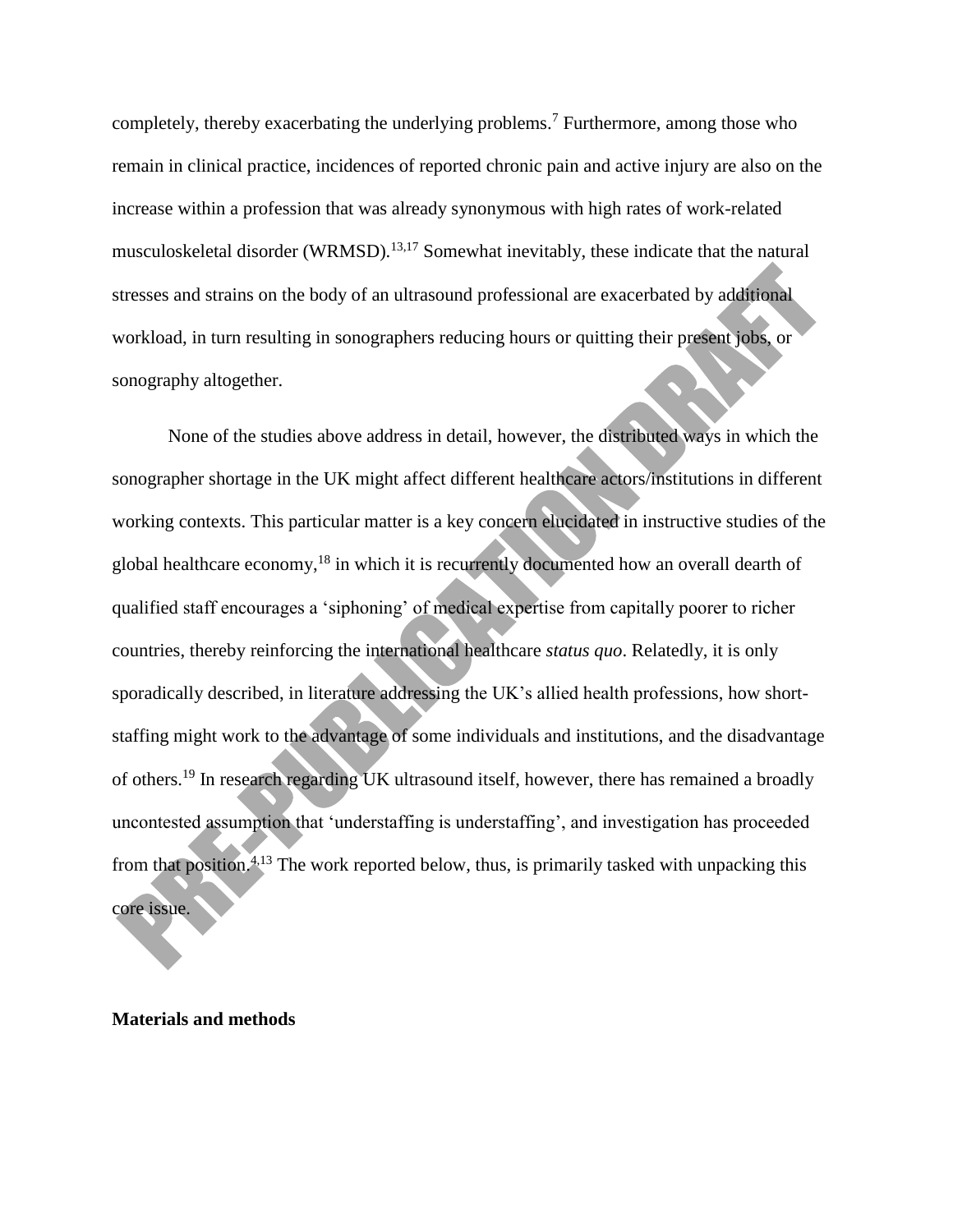The investigative framework adopted herein was governed by the Straussian model of Grounded Theory (STG).<sup>20</sup> This approach was a direct consequence of the requirements of the funding body, whereby a productive model of actionable output was mandated within a tight timeframe. STG has a strong history in health research,  $2^{1-23}$  in terms of its capacity to build practice-facing accounts of local healthcare work, when the conditions of a classical Grounded Theory,  $^{24}$  i.e. unlimited time and/or saturated sampling opportunity, are not necessarily available. Rather, the conditions of investigation in this study dictated that, while there could be a limited number of participants, every participant involved could contribute to their utmost.

#### *Participants*

An opportunity sample of 20 ultrasound department leads (female=18, male=2) was recruited across a number of public  $(n=18)$  and private  $(n=2)$  units in, predominantly, the North of England (consonant with the concerns of the funding body). The public units included both urban teaching hospitals, and more rurally-based district generals, representing a variety of socio-demographic zones.

Given the restrictions of time and finance available within a publicly-funded project, a wide variety of prospective participants were initially approached, of which the first 20 to volunteer were interviewed. Conditions of ethical approval delimit further and more specific detailing of regions, ages and experience within a tightly-knit professional community, unless made directly relevant by the participants themselves (see below).

#### *Procedure*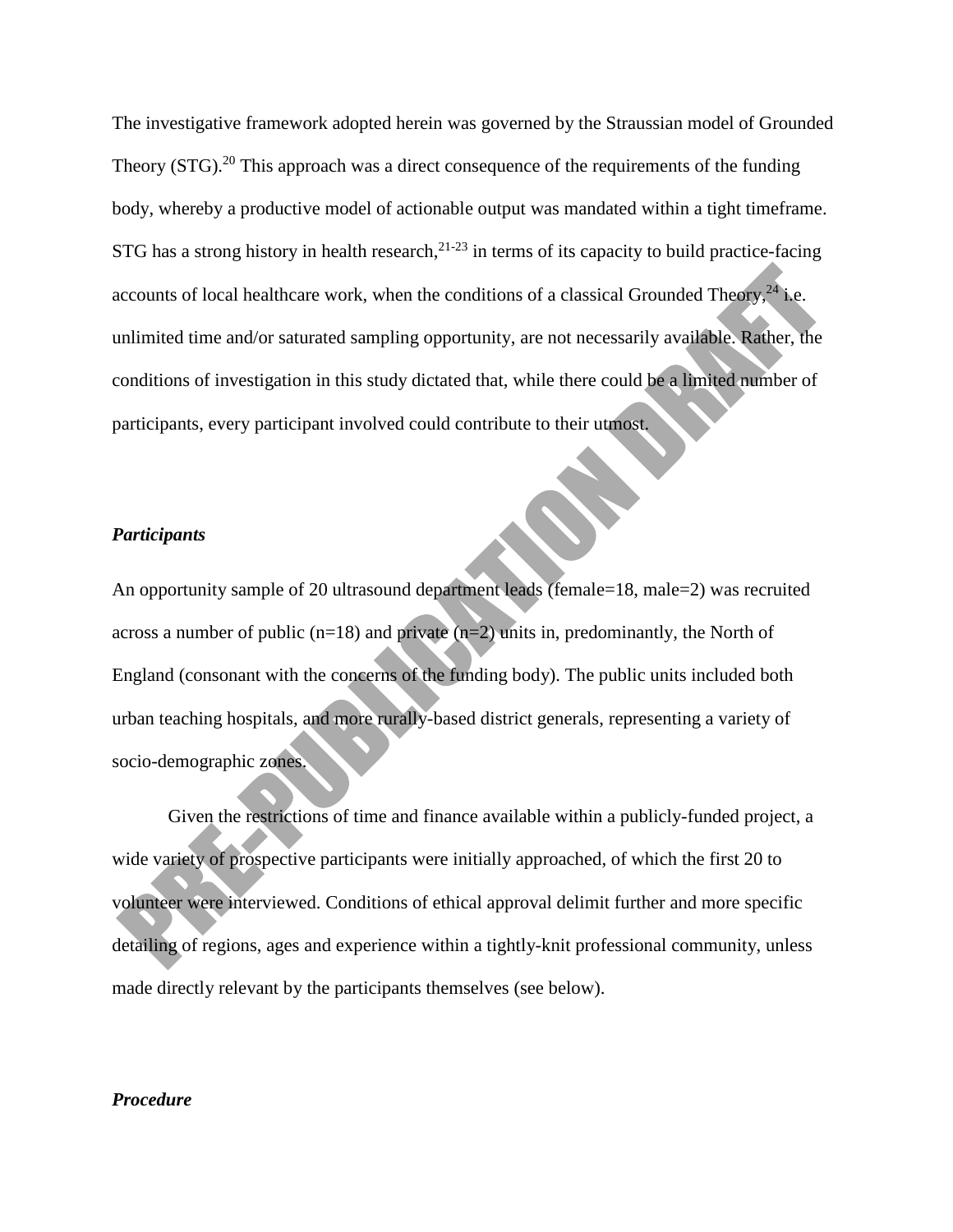A semi-structured schedule was prepared, grounded in open topics for respondents to discuss, with key issues framed as points-of-departure, rather than direct questions, so as to engender free talk rather than simple guided answers.<sup>23</sup> Issues pertinent to the analysis below were elicited through a single simple request: "Do you have any comments on the current nationwide shortage of sonographers, and how this may be affecting your own department?" Participants were encouraged to provide as much detail on the topic, and as many examples from concrete experience, as possible. The data presented below evidence the high degree to which they engaged with the issue. All interviews were conducted over a period of two months in 2015. These were handled exclusively by the first author, via telephone, to ensure consistency of collection, and were digitally recorded at source. Audio files were then transcribed verbatim, but direct quotations presented in this paper are subject to minor deletions/edits for clarity of reading wherever practically necessary.

#### *Analysis*

Provisional codes were developed from raw data by the first author (a practicing sonographer and academic); these were then reviewed and redeveloped by the second author (a veteran healthcare psychologist) and the third (a professional radiographer and seasoned academic researcher), and revised by all three until a mutually satisfactory grounded analysis of the full body of data was reached. These codes were then clustered by all three authors into a set of intermediate thematic groups, in line with the axial approach described by Corbin and Strauss.<sup>20</sup> From these, a set of local theoretical principles (higher-order themes), each fully descriptive of the issues apparent, were drawn.<sup>23</sup> The fourth author, an experienced sonographer/researcher unconnected to the original project, then reviewed the new interpretation of data from initial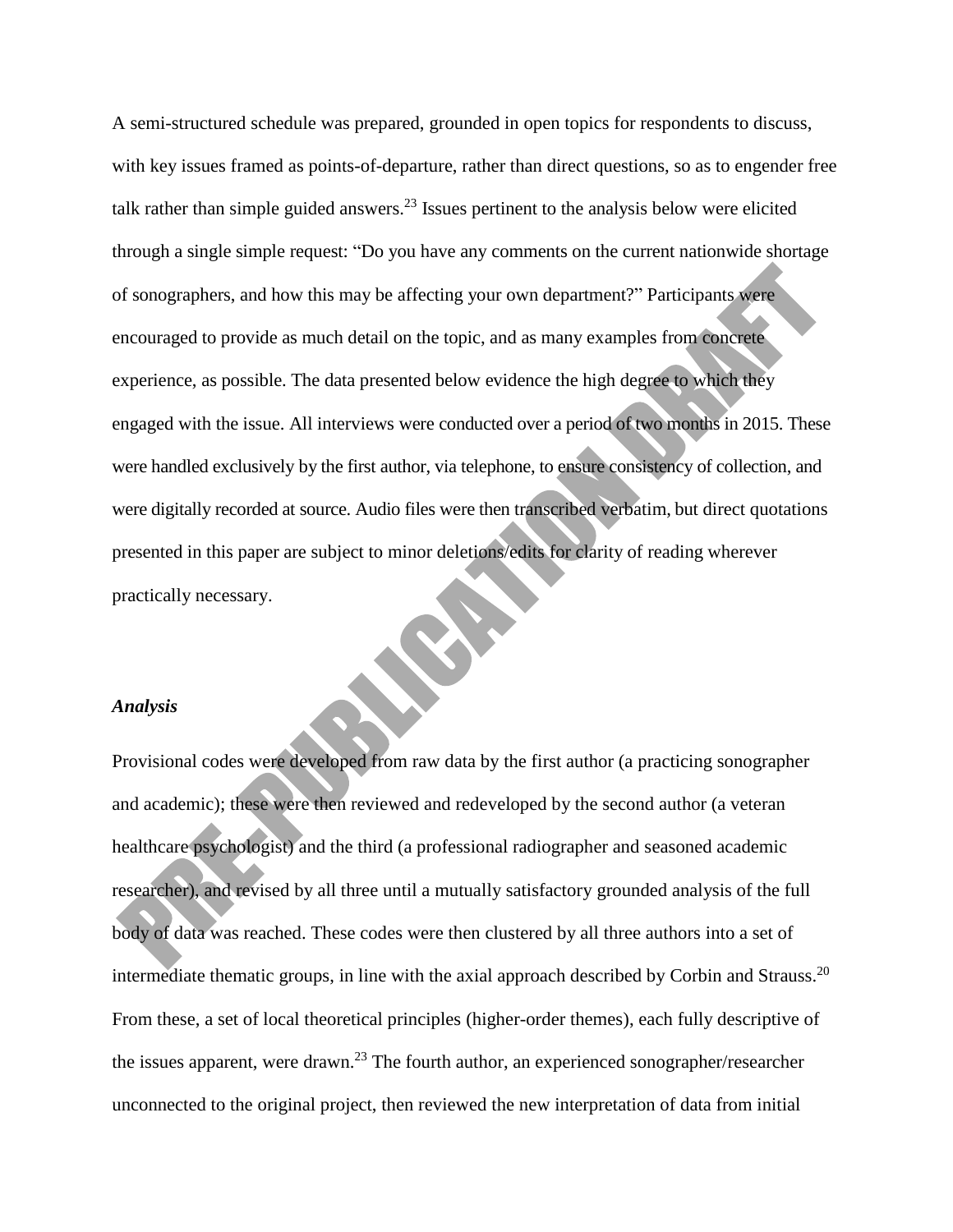codification to final structure. Given this input, all four authors then revised the total analysis independently and then collectively, thereby completing an extended process of triangular consensus validation.<sup>25</sup>

## *Trustworthiness*

Above the criteria previously outlined, with respect to extended consensus validation, trustworthiness in analysis was further monitored in line with the standards of Yardley.<sup>26</sup> 'Transparency and coherence' were maintained through the business of, to authors best capacity, '…articulating and presenting the findings while being mindful of the grounding within the participants' lived experiences.' This is ideally evident below, in the manner of data presentation; systems of concepts are not represented without hard qualitative evidence in support of their veracity. Furthermore, and as an important 'credibility check',<sup>27,28</sup> a synopsis of the provisional analysis was returned to several of the original participants. All claimed formal recognition of the reported issues.

#### *Ethics*

All data, and data collection procedures, were addressed in strict accordance with the conditions of approval granted by the Ethics Panel at the authors' academic institution (ref: 15/30). As noted in the *Participants* section above, this has involved the withholding of some conventionallyavailable demographics to protect respondent identities. Furthermore, all transcripts were purged of specific details such as names, times and places, that may have retrospectively been used by a reader to isolate a particular individual, hospital or unit.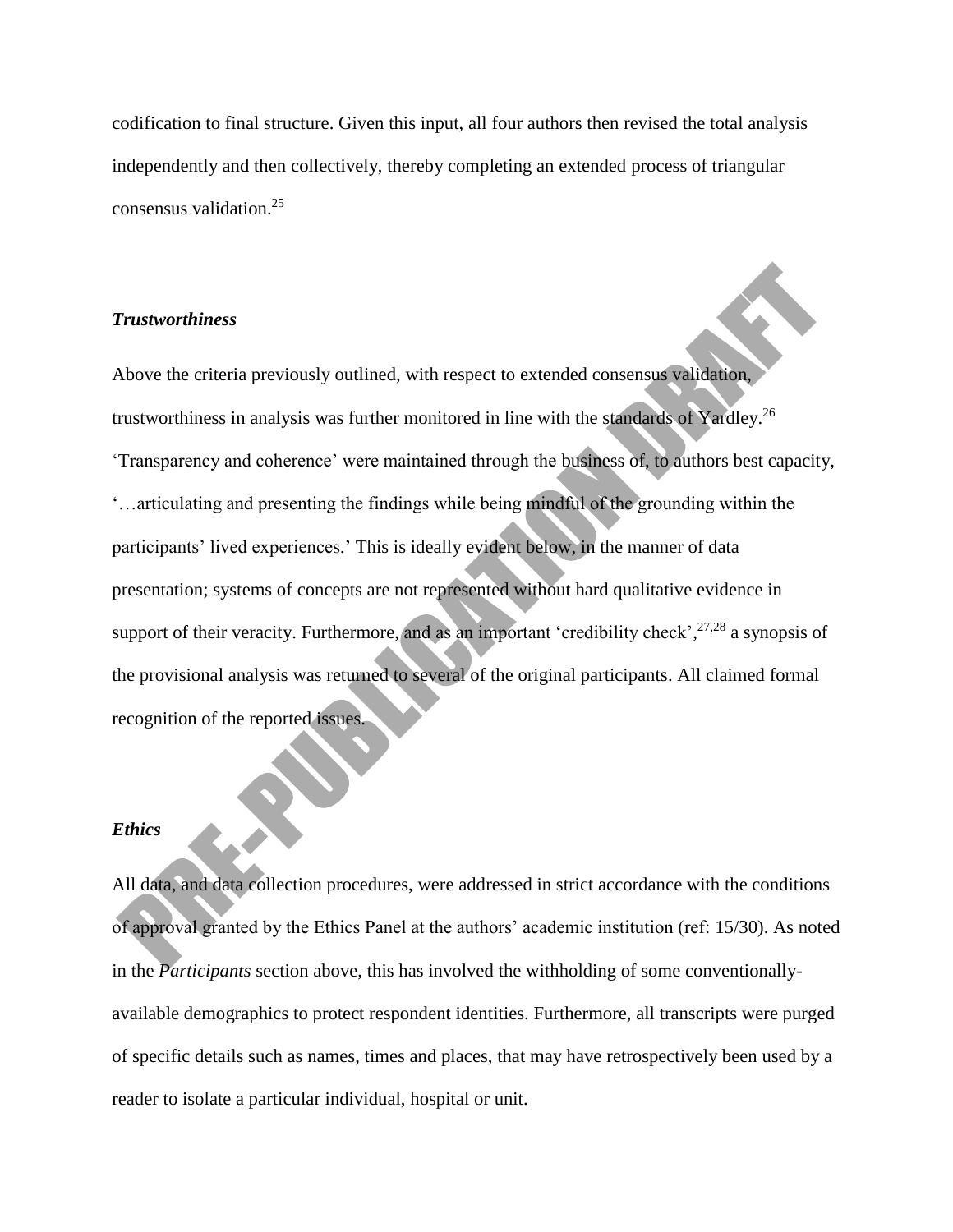#### **Results**

Prior to formal investigation of the results, it should be noted that of the  $N=20$  participants,  $n=18$ reported sonographer shortages in their departments, while n=2 (one public, one private) did not. The data emerging from these latter (ostensibly "deviant") cases are not excluded from the analysis. Rather, and in line with the inductive investigative model adopted, their own observations are integrated where conditionally relevant. Given the above, the issues raised by participants grouped into four interlinking higher-order themes. These were:

- 1. Institutional inequalities and migration;
- 2. Individual inequalities and upward recruitment;
- 3. (Early) retirement and knowledge economy;
- 4. Uncertainty, insecurity and professional efficacy.

The first two of these themes are described below<sup>b</sup>, with consistent reference to the participants' accounts of real-world practice.

## *1. Institutional inequalities and migration*

 $\overline{\phantom{a}}$ 

A concern voiced by most participants related to how a more broadly understaffed national picture in ultrasound was not so much a problem in and of itself at the local level, so much as

b The latter two, as previously noted, are addressed in an allied paper.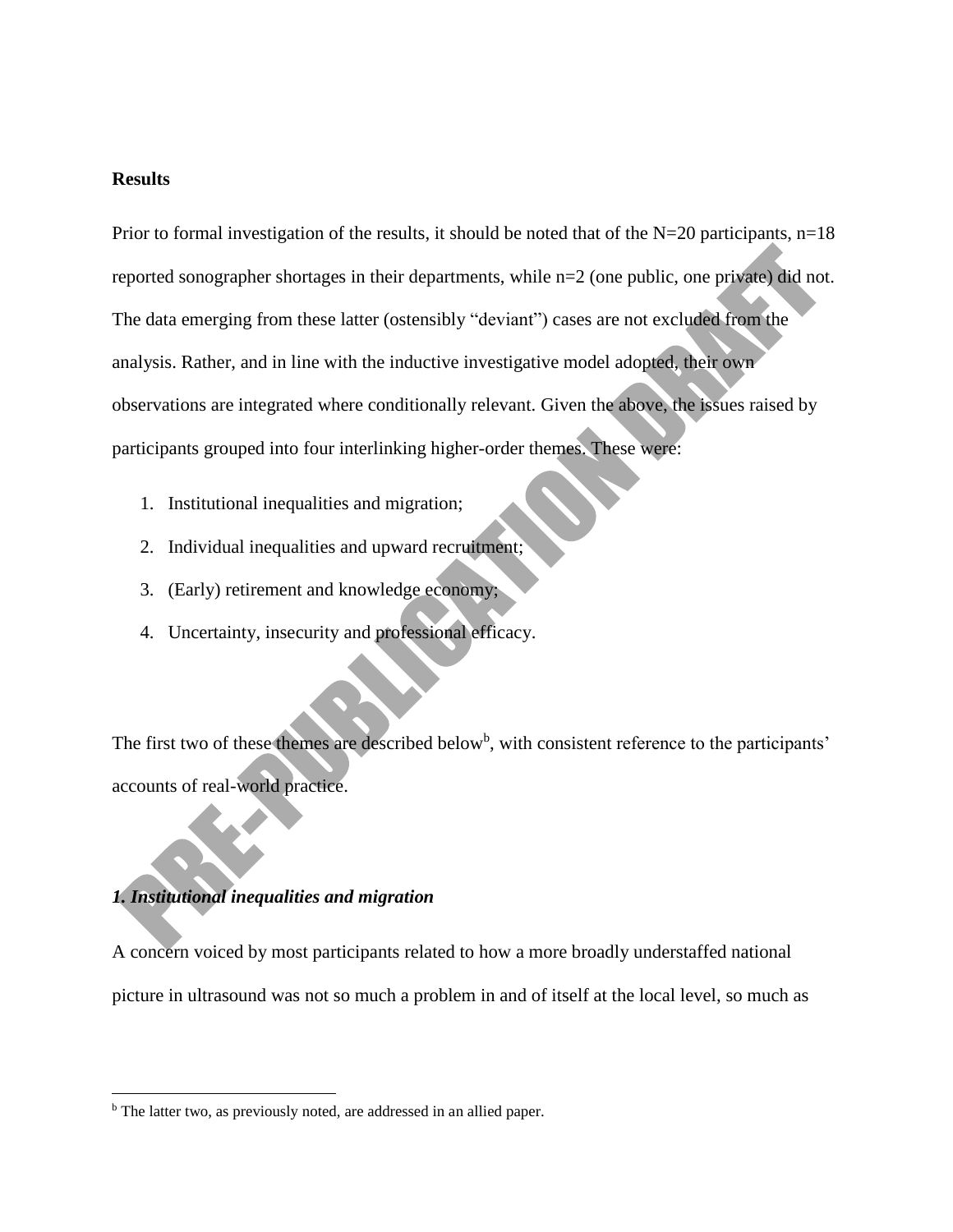how it encouraged rapid migration of qualified staff to other and (inferably better) jobs: *"[S]taff movement…it's a very real phenomenon at the moment."*

This migration was generally deemed to work in favour of private medicine (where wages are likely to be higher) and hospitals within which the ultrasound department was not *known* to be badly understaffed (i.e. where working conditions are likely to be better). Regarding the latter, it was a common assertion within the data collected that departments in rural areas were more likely to struggle to attract and keep staff than those in larger towns and cities, and such departments consequently experience a challenge regarding basic service-delivery:

*"[We] do have problems making capacity and demand meet, because we just can't offer [staff] the same perks they'll get in [nearby town]."*

*"[T]he full-time staff also work weekends and evenings to accommodate demand." "[W]e actually pulled [weekend cover] last year…because of the lack of staff in the core hours, we had to pull the staff back into the core hours of nine to five."*

A city-based participant, however, similarly acknowledged the contemporary difficulties in meeting demand:

*"There's increased expectations…that it's not just a production line, sonography, you know. You want to give your quality of care there, but you always know that you're so much up against the wall that you fail, which is a shame really, it's like you're not giving [people] the service they deserve."*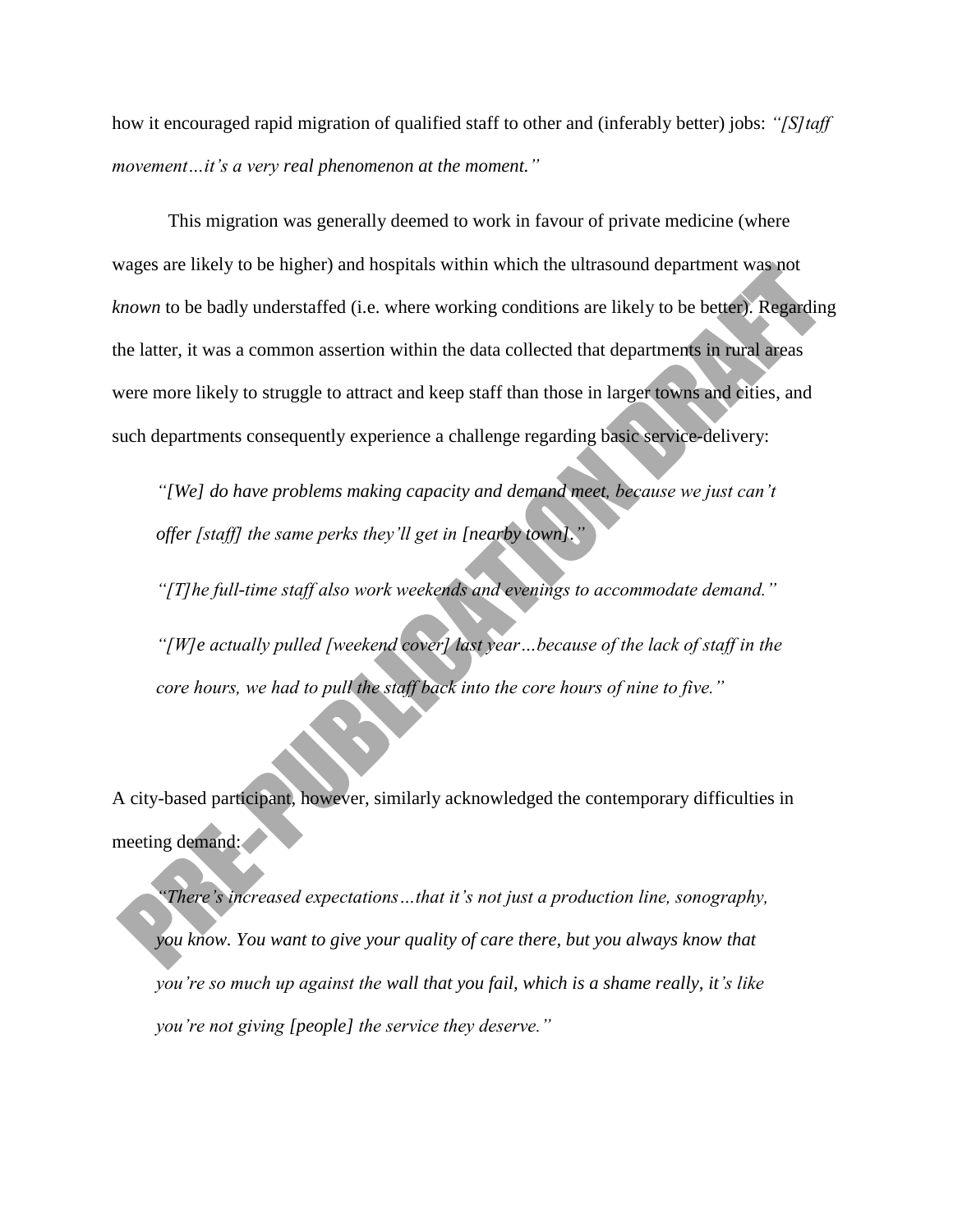In the most understaffed units, it was recurrently reported that locums and other medical imaging professionals had to be regularly employed at high mark-ups to fill the staffing shortfall, putting further strains on already tight budgets, and thus further reducing 'perks' (particularly training opportunities) for incumbent and prospective staff:

*"[We] have radiologists performing out of hours lists to accommodate demand and they're paid at twenty two pounds per patient…which is starting to hurt a bit."*

*"[W]e've had dealings with locum staff, we, well with locum agencies I should say. We approached a locum agency to try and recruit a locum to do some weekend work, but…for weekends, including VAT, you'd be looking at around ninety pounds per sonographer hour."*

The high expense of locum cover was even recognised by one of the private providers, who had actively acknowledged that her own unit was mostly untroubled by staff shortage:

*"You know the locum rates…it does end up being a very expensive way to staff [a unit] so it would only be as contingency really."*

Ultimately, the key consequence of the UK's migratory economy in ultrasound was, given the above, recurrently claimed to be that the *known* 'Big Boys', and particularly those in private healthcare, get to stay big (via economic power and/or professional kudos) at the expense of the rest: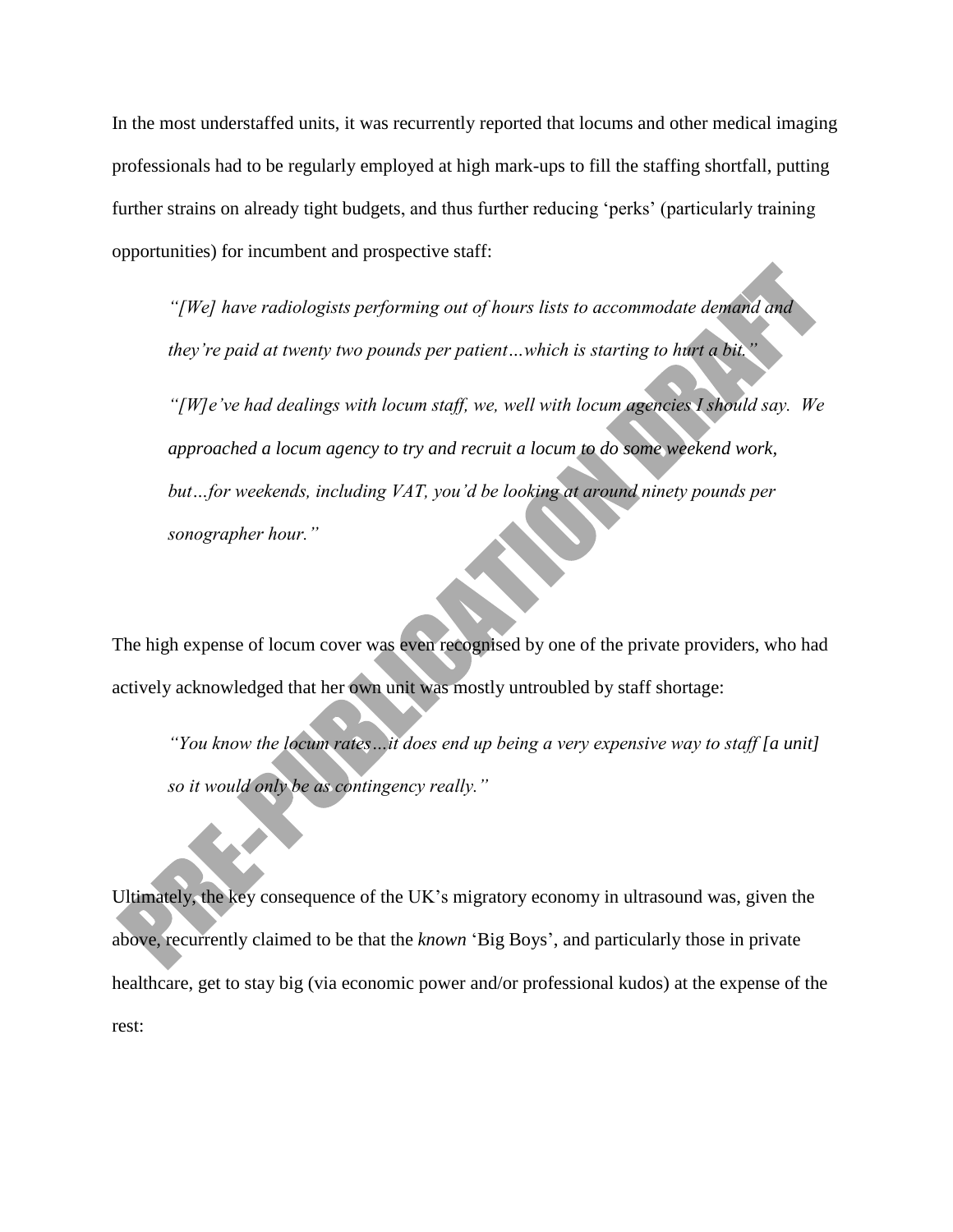*"[W]e do our best to try and retain our younger staff, but if you've got a department down the road offering alternative training opportunities, and alternative methods of role development then, then they will pinch staff."*

*"[They'll] go where it sounds best, because they can right now. Why wouldn't they?"*

*"There's a great threat [to us] from the independent care providers, because they pay more basically, the terms and conditions of contracts aren't the same as in the National Health Service."*

## *2. Individual inequalities and upward recruitment*

While potentially unhealthy for institutional healthcare delivery, it was widely acknowledged that the character of this short-staffed, migratory economy could be advantageous for individual sonographers themselves, offering up greater opportunities to move jobs and advance through the ranks. The reported experiences of the participants did not imply, on the other hand, that these benefits were available to all sonographers equally. A particularly common observation made by participants working in already short-staffed units was that new junior sonographers either did not arrive at all (simply opting for jobs in units they believed would offer lower workloads and/or better conditions), or simply gained short-term experience and left for the same greener pastures'.

*"[I]t's very difficult to recruit. If we put an advert out we don't get any applicants that are any good, that have the right qualifications, the right experience…you can't recruit,*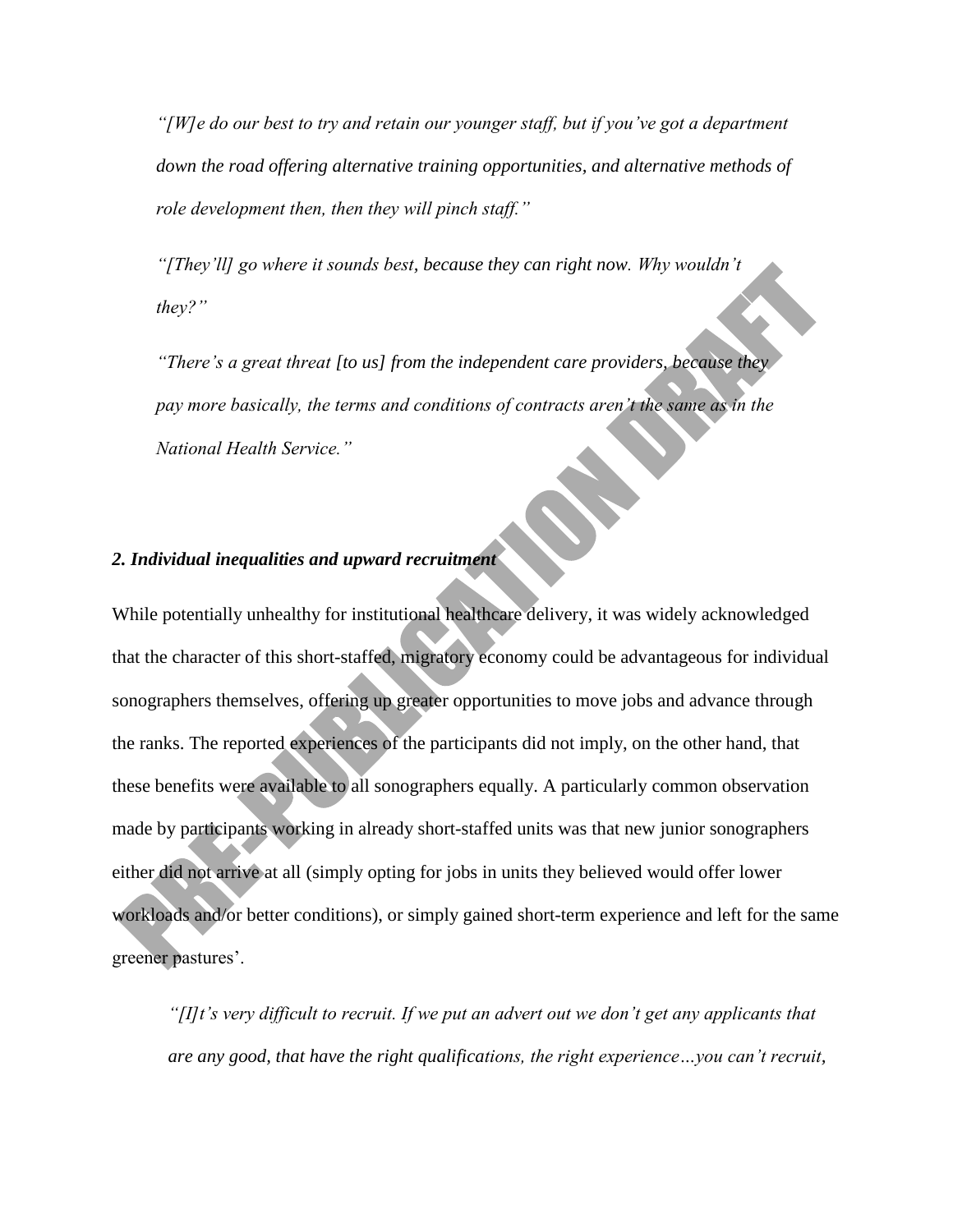*basically, for your vacancies. So it's a case of training your own [general radiographers] and hoping they stay."*

*"We're a District General, and then they either go to a tertiary centre or they go for something specialised like MSK."* 

Moreover, internal recruitment and training of new ultrasound staff from general radiography was rendered further problematic, in some cases, by further professional shortages in *those* departments.

*"The biggest challenge that we have is actually getting staff released from their substantive posts to train [from radiography]. And that's because of the shortages on their side as well…they've got the issue of backfilling those posts."*

*"I think it's a big drain on the [radiography] pool that they can't sustain, keep having us take [staff] out of there.* 

*"As a profession, [we're] struggling to recruit, really, aren't we? [And] we've struggled to get them released from the other departments to come in to train."*

One participant further observed that some of the problems around acquirement of staff from the traditional recruitment-ground of general radiography, in an understaffed job market, were a consequence of the image of ultrasound itself as a career choice:

*"[U]ltrasound's not been sexy…And for people trained in radiography, they've been seduced by cross-sectional imaging and MRI in particular, being the new trendy thing."*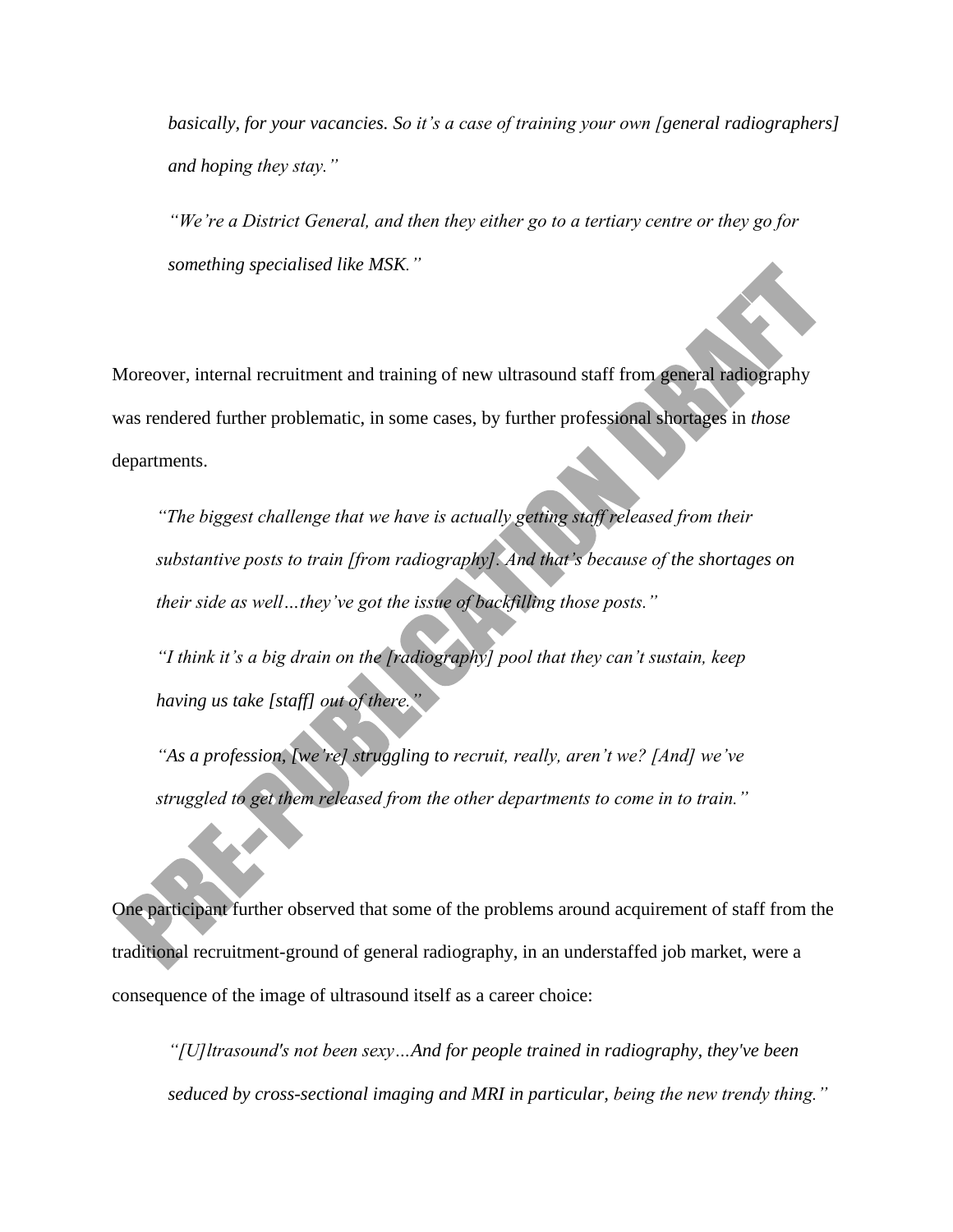Although a lack of junior sonographers in their units was the primary concern voiced by many participants, some also noted a 'brain-drain' amongst the most senior professionals towards private and urban medicine. In these cases, the most experienced members of staff, who may have previously felt tied to a place by non-professional commitments, were often freed to moveon in same the way open to juniors once their own social circumstances changed; most commonly because their children had 'fled the nest'.

*"The department has been below the fully staffed level for more than five years…each time we actually get one student who's qualified, one of the most experienced sonographers has left to another post in another hospital.* 

At the individual level, thus, rather than simply benefitting all sonographers, the extant migratory economy in ultrasound was viewed to work most affirmatively for those with the fewest local ties. As such, a number of public units (and particularly those in rural areas) were reported to be staffed almost exclusively by a set of experienced professionals who had (a) physically settled in the area some years ago, but (b) might find social changes, such as uprooting a family, problematic. As one participant rather plaintively noted of her own workplace: *"The youngest of us is forty-nine."* These departments were then struggling to meet patient demand in a working environment where few new sonographers were arriving/staying to support them, and their most senior colleagues were also leaving in increasing numbers, thereby further escalating workload. Consequently, further loss of staff due to stress and physical injury was also reported to be on the rise, exacerbating the baseline problems.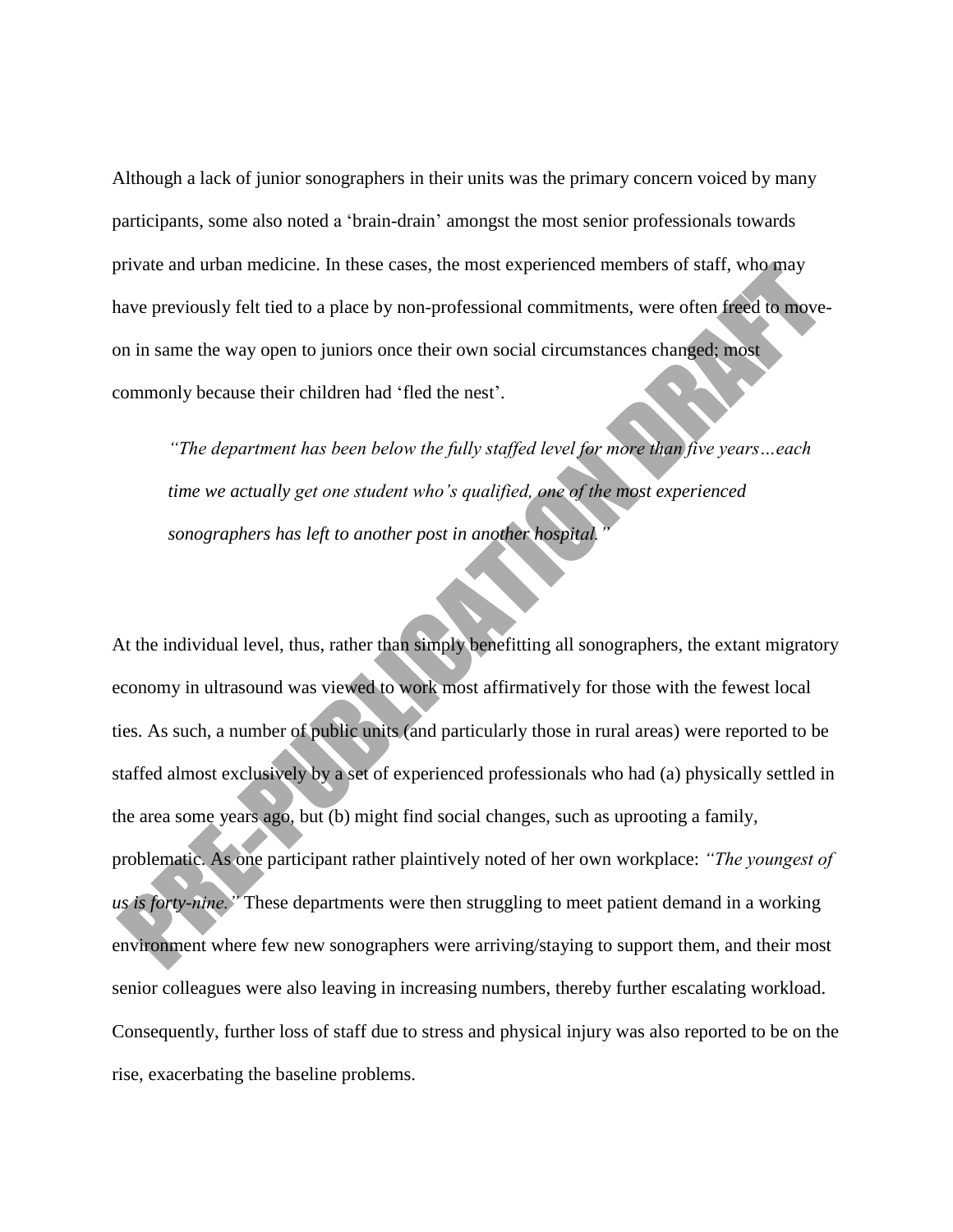*"[We have staff] that can't work full-time because of injury. We acknowledge as a profession that [the situation now] is very strenuous…"*

*"[T]here are sonographers out there who still have a lot to give [but] can't actually physically work."*

*"The current staff, they're exhausted…There's rarely a week goes by when someone's not off with stress, which just stresses everyone else"*

## **Discussion**

A series of issues have emerged from the analysis above, the first and perhaps most obvious of which is that understaffing in contemporary UK ultrasound departments places a range of disproportionate economic strains on the budgets therein. While the cost of permanent staffing is clearly reduced, the expense of buying-in locums and other professionals to fill the gap on a sessional basis stretches the fiscal capacities of any public sonography unit.<sup>29</sup> In short, the use of limited funds to meet the imperatives of short-term service delivery could ultimately render the most short-staffed departments the most undesirable for new sonographers to join in ways beyond a simple inflation of workload.

Extensively emphasised in extant national and international healthcare literature, meanwhile, particularly that addressing the movement of physicians and nurses,  $^{18,19}$  is how a fluid, migratory professional economy borne of an overall lack of qualified staff reproduces a broad set of structural inequalities. The present situation in contemporary UK ultrasound - as articulated by participants - mirrors this scenario, whereby a system of embedded and cyclical dominance increasingly prevails. In short, those units that are commonly understood have the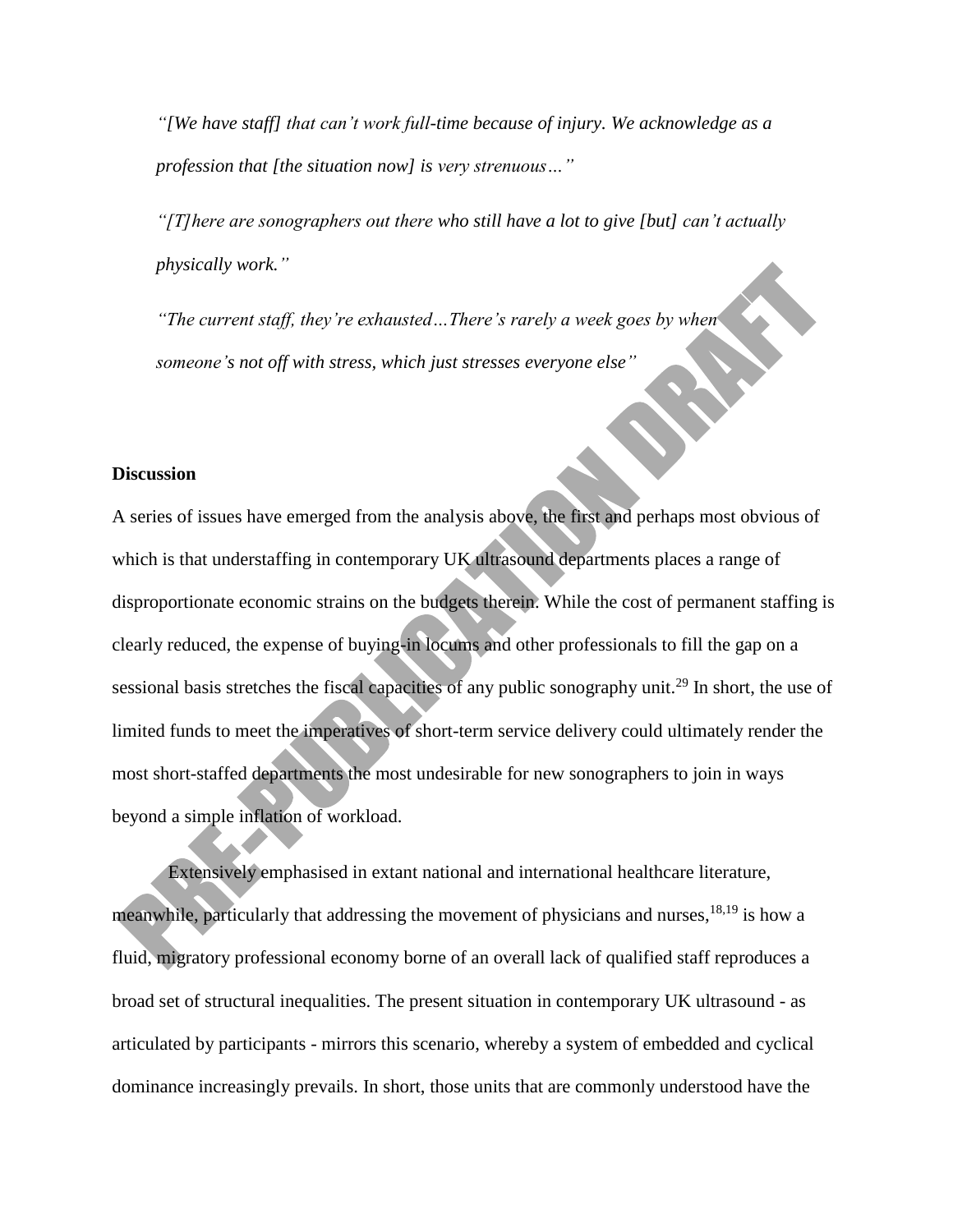best conditions for employment and/or advancement (i.e. those with the best reputations) are those that then attract the best - and most - 'talent' at the expense of the remaining field.<sup>30</sup> As Erving Goffman famously noted, the widespread acceptance of a particular label (almost irrespective of its formal correspondence with reality) can engender a self-fulfilling prophecy, and self-sustaining momentum around it.<sup>31</sup> While widely accepted as useful in the dog-eat-dog world of business, this model of dominance can produce difficult and potentially damaging consequences within a nominally universal healthcare apparatus.<sup>32</sup> Not least among these problems is the documented need in ultrasound to procure new sonographers from a pool of internal and/or external radiographers. When said radiographers, themselves working in a similarly understaffed profession, now have the easy choice of moving to perceptually "sexier" fields such as CT and MRI, then both general radiography and - by extension - ultrasound can ultimately suffer. This system of upward recruitment, and the current problems inherent therein, finds no direct contemporary analogue elsewhere in allied healthcare literature. While, for example, the specific fields of mental health and palliative care nursing do often recruit from the general hospital nursing workforce, they are now often graduate professions in and of themselves.33,34 At the time of writing, however, undergraduate access to ultrasound courses in the UK remains limited; as such, the relationship with general radiography remains embedded and problematic, and will likely continue to do so as long as both professions are short-staffed, and/or a new solution in ultrasound is found outside of the postgraduate domain.<sup>2,10</sup>

At the individual level, this migratory concern was further viewed by participants to enable the least and most experienced to move with freedom, not necessarily on account of qualifications or expertise in and of themselves, but more commonly as a consequence of the sonographers' own social circumstances.<sup>19</sup> It was generally viewed that the sonographers most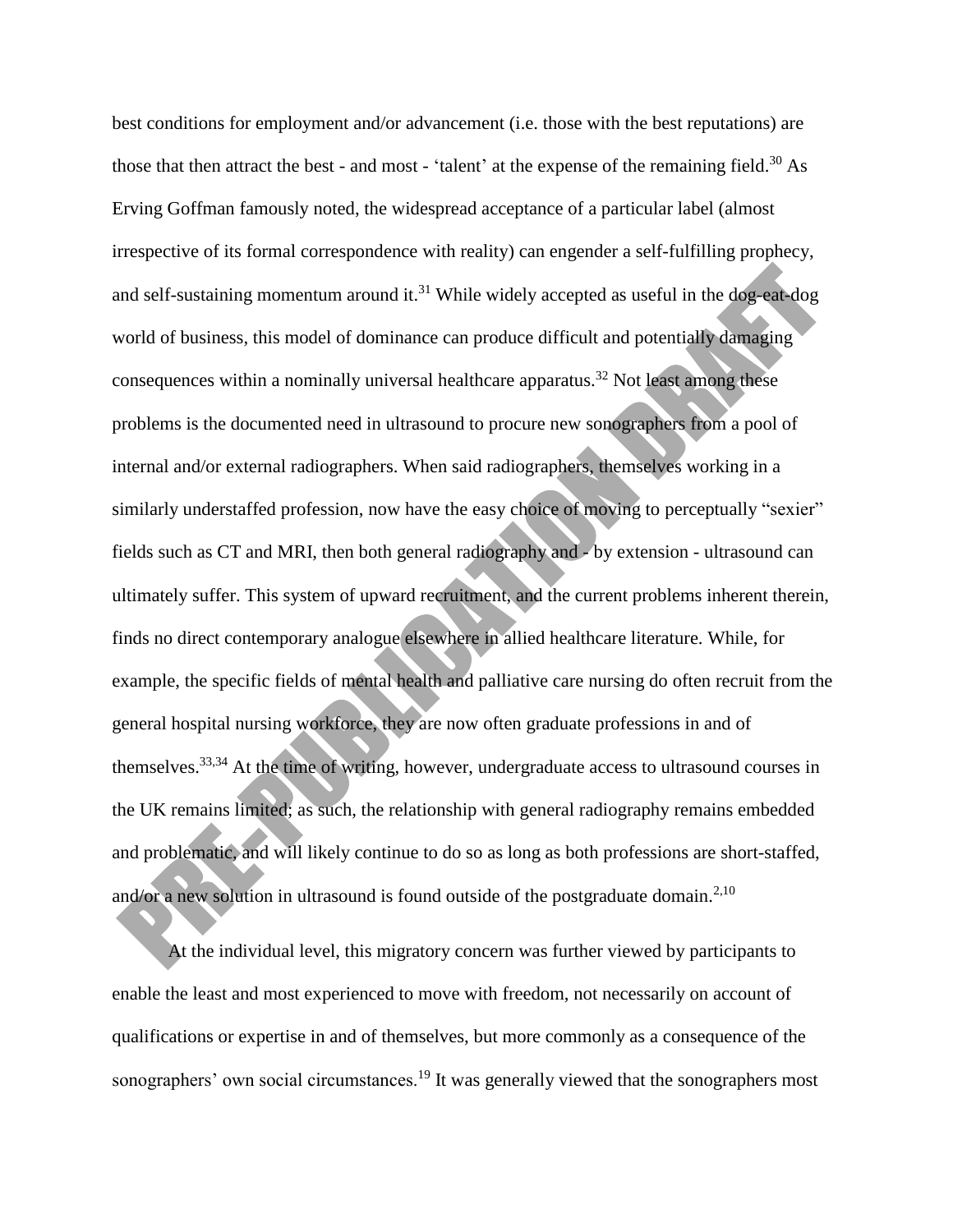socially-anchored within an area (usually through family) were at the greatest disadvantage. As such, the current data emphasised a 'squeezed middle' in some workplaces, whereby the workloads of mid-career sonographers were progressively increased as their most experienced colleagues either moved-on or retired early, and junior sonographers were in desperately short supply. In short, the business of doing ultrasound, training new sonographers and being the responsible senior clinicians sometimes fell entirely on the same shoulders. It was this order of professional that was reported to be particularly vulnerable to psychological stress and physical injury,<sup>13,17</sup> and subject to extended absences or outright career-terminations (thereby exacerbating the stresses on the remainder, and the department itself).<sup>7</sup>

#### **Conclusions**

As is consistent with any qualitative study of this order, it should not be imagined that the issues described herein encompass all of the issues relevant to the matter at hand, nor that the issues articulated here will apply in all cases. The matters reported throughout this paper are, of course, drawn from accounts provided by a particular group of invested actors; unit managers in a particular set of socio-demographic domains. Although located in, broadly, the North of England, participants' positions reflected concerns endemic to both public and private, and urban and rural ultrasound. Nevertheless, while said positions were partial, these managers were in an optimal position to observe the core issues documented.

Critically, what has been illustrated herein is that a number of the macroscopic, sociological matters pertinent to both national and international healthcare workforce economies find an expression at the more local level of the UK's own ultrasound staffing conditions. Future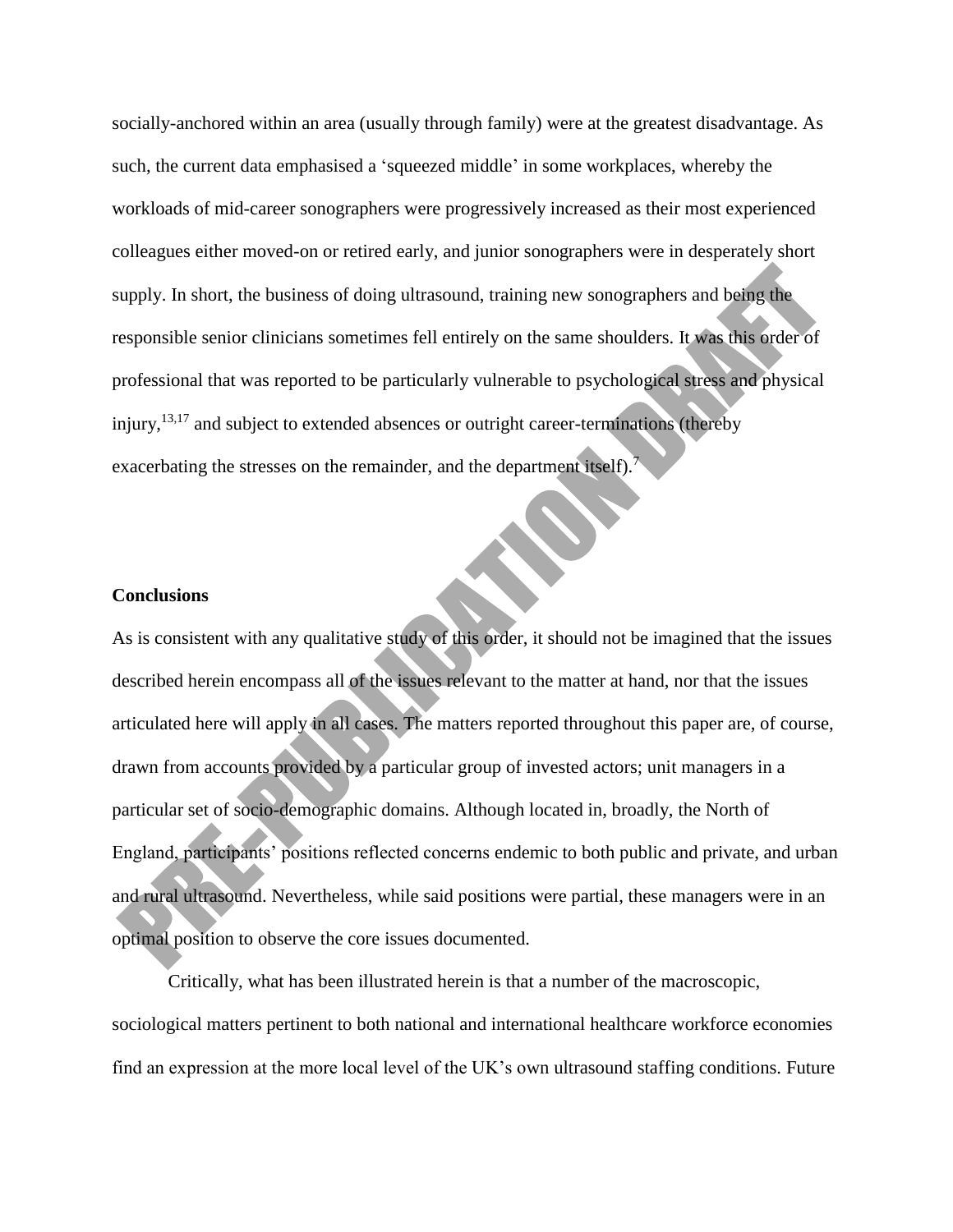research emergent of these findings might then be predicated on how short-staffing in the ultrasound domain is not a simple, self-identical phenomenon. Rather, investigation should be founded on the assumption that there may be a set of complex socio-cultural issues in play in any given circumstance. Perhaps more actionably, however, and regarding this picture, we now (ideally) can think around sonography recruitment issues in Goffmanian terms,  $31$  whereby the attraction of the profession *at large* is increasingly a property of its perceived 'sexiness'. Should ultrasound not offer the instant appeal of its competitors, in a given migratory economy, then it will maintain its present recruitment problems in a what may ultimately become a damaging selffulfilling prophecy.

**HARRY READY**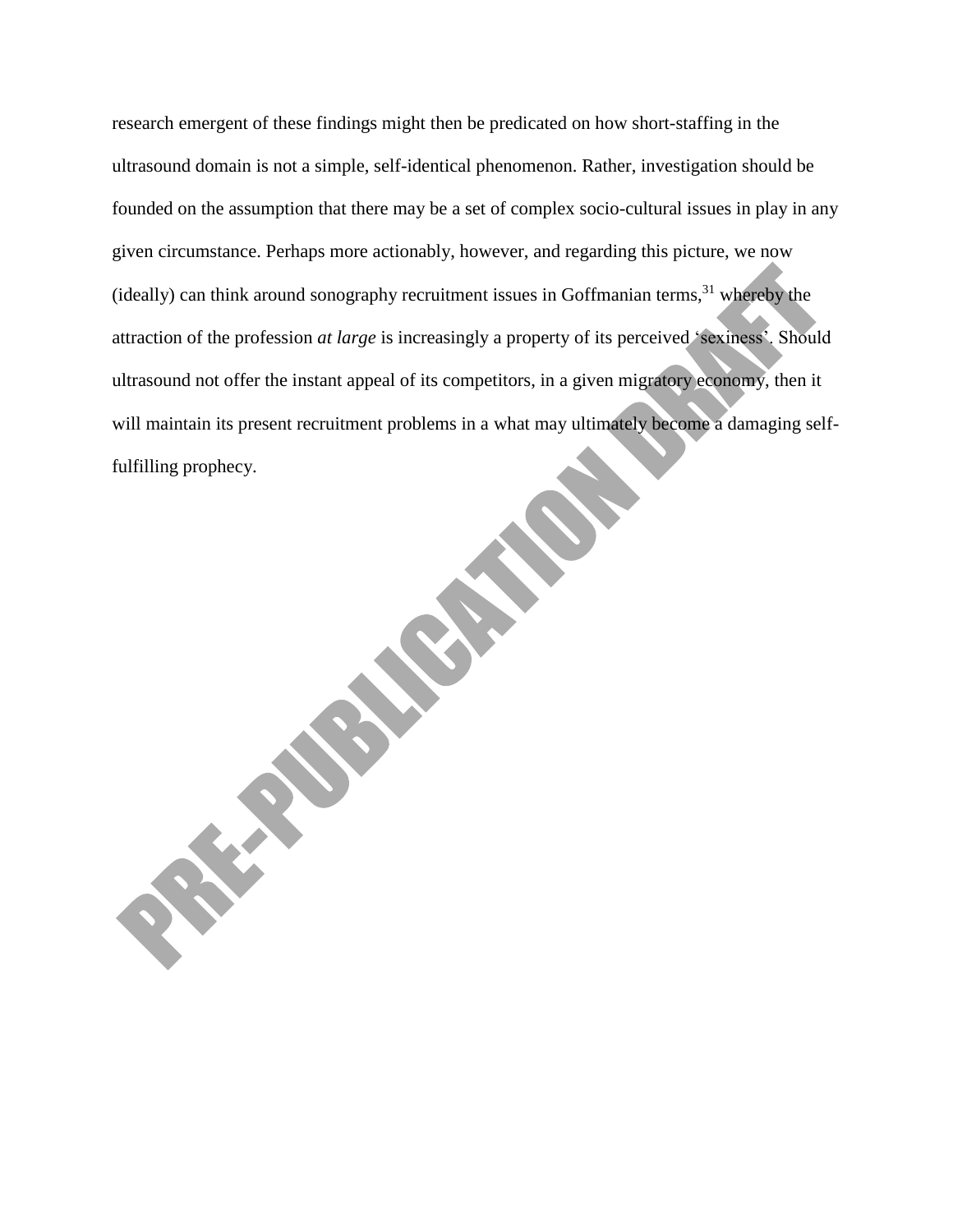## **References**

1. Martin K. Editorial*. Ultrasound* 2014; 22: 79-79.

2. Gibbs V. The long and winding road to achieving professional registration for sonographers*. Radiography* 2012; 19: 164-167.

3. Edwards H. Editorial: Worth the wait?*. Imag Ther Pract* 2008; 5: 4-5.

4. Whitson MR and Mayo PH. Ultrasonography in the emergency department*. Critical Care* 2016; 20: 277.

5. NHS England. NHS imaging and radiodiagnostic activity. Report, NHS England Analytical Services, Leeds, August 2014.

6. Antoci A, Fiori Maccioni A and Russu P. The ecology of defensive medicine and malpractice litigation*. PloS One* 2016; 11: e0150523.

7. Society and College of Radiographers. Sonographer workforce survey analysis. Report, Society and College of Radiographers, London, June 2014.

8. Society and College of Radiographers. Developing and growing the sonographer workforce: Education and training needs. Report, Society and College of Radiographers, London, November 2009.

9. Migration Advisory Committee. Skilled shortage sensible: Full review of the recommended shortage occupation lists for the UK and scotland, a sunset clause and the creative occupations. Report, Migration Advisory Committee, London, February 2013.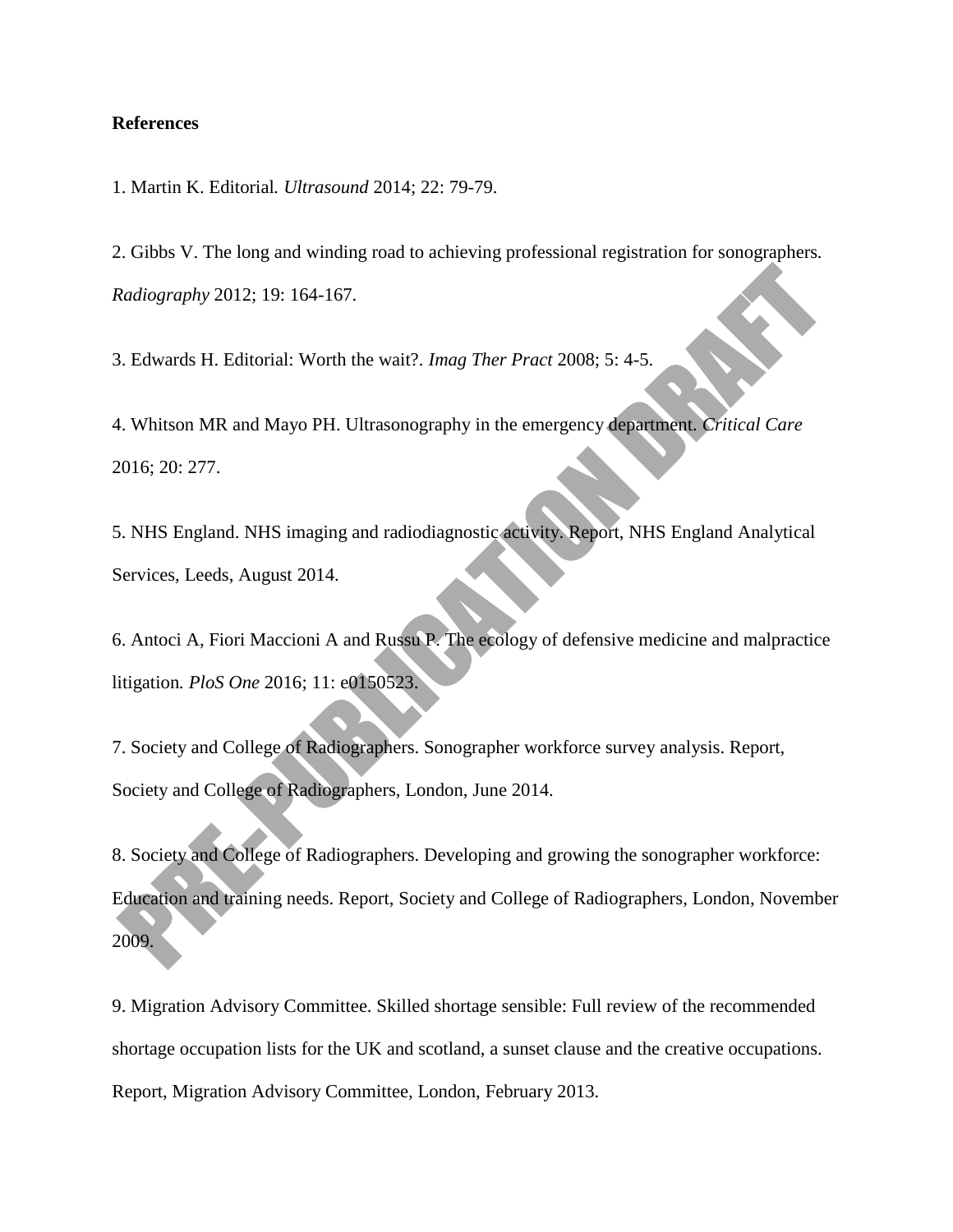10. Waring L, Miller PK and Sloane C. The future of sonographic education. Report, Health Education North West, Manchester, June 2015.

11. Silverman D. *Discourses of Counselling: HIV Counselling as Social Interaction*. London: Sage, 1997.

12. Booth L, Henwood S and Miller PK. Leadership and the everyday practice of consultant radiographers in the UK: Transformational ideals and the generation of self-efficacy*. Radiography* 2017; 23: 125-129.

13. Harrison G and Harris A. Work-related musculoskeletal disorders in ultrasound: Can you reduce risk?*. Ultrasound* 2015; 23: 224-230.

14. Parker PC and Harrison G. Educating the future sonographic workforce: Membership survey report from the British medical ultrasound society*. Ultrasound* 2015; 23: 231-241.

15. Naomi C. Strategies for eliminating the sonographer shortage: Recruitment, retention, and educational perspectives*. J Diag Med Sonogr* 2004; 20: 408-413.

16. Silverman D. Analyzing naturally-occurring data on AIDS counselling: some methodological and practical issues. In: Boulton M (ed) *Challenge and Innovation: Methodological Advances in Social Research on HIV/AIDS*. London: Falmer Press, 1994, p.69.

17. Bolton GC and Cox DL. Survey of UK sonographers on the prevention of work related muscular‐skeletal disorder (WRMSD)*. J Clin Ultrasound* 2015; 43: 145-152.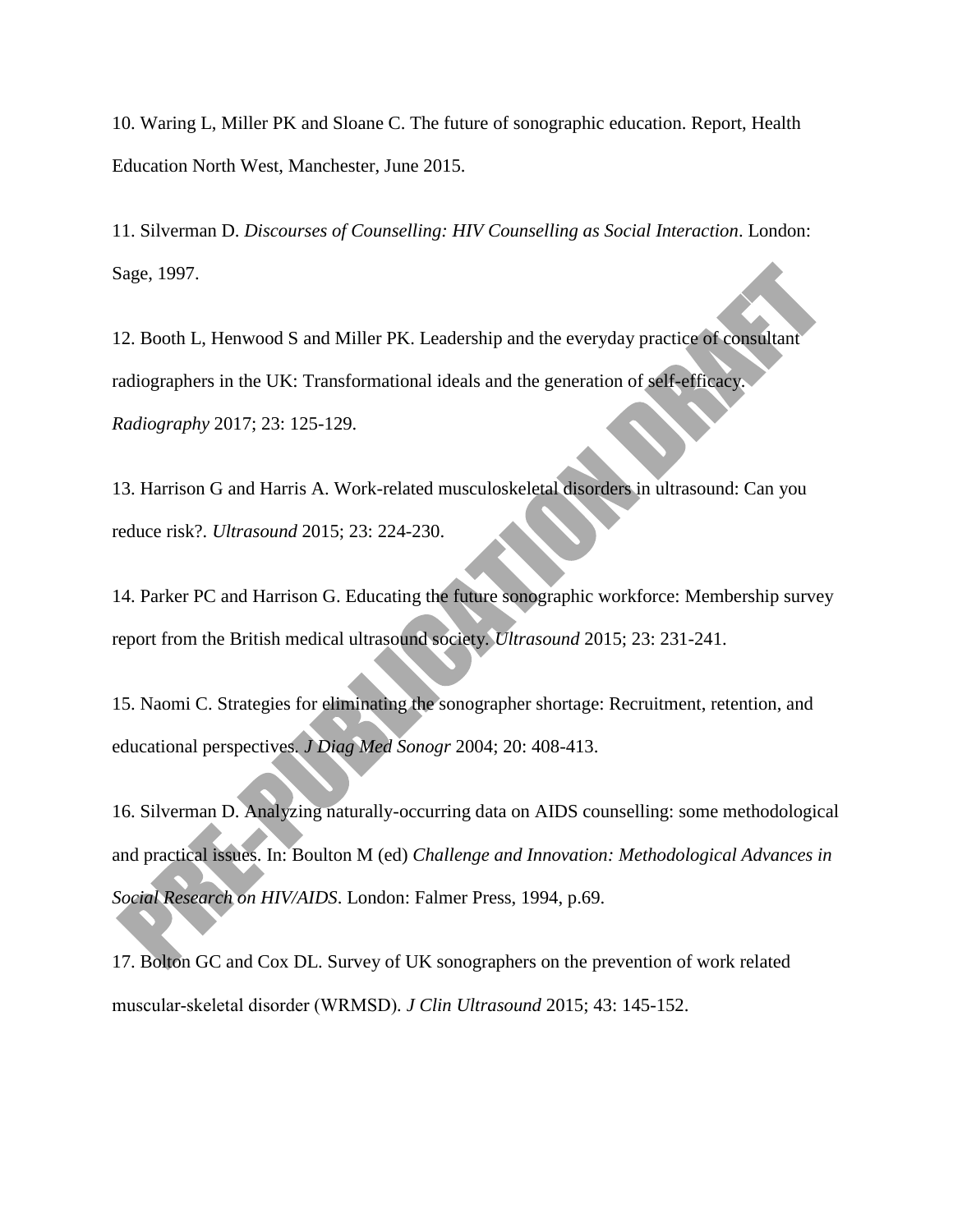18. Aluttis C, Bishaw T and Frank MW. The workforce for health in a globalized context – global shortages and international migration*. Glob Health Act* 2014; 7: 10.3402/gha.v7.23611.

19. Hudson CK and Shen W. Understaffing*. Organ Psychol Rev* 2015; 5: 244-263.

20. Corbin J and Strauss A. *Basics of Qualitative Research. Techniques and Procedures for Developing Grounded Theory*. 3rd ed. London: Sage, 2008.

21. Walsh NA. Grounded theory for radiotherapy practitioners: Informing clinical practice*. Radiography* 2010; 16: 244-247.

22. Wynaden D. The experience of caring for a person with a mental illness: A grounded theory study*. Int J Ment Health Nurs* 2007; 16: 381-89.

23. Sloane C and Miller PK. Informing radiography curriculum development: The views of UK radiology service managers concerning the 'fitness for purpose' of recent diagnostic radiography graduates*. Radiography* 2017; 23: S16-S22.

24. Glaser BG and Holton J. Remodeling grounded theory*. Forum: Qual Soc Res* 2004; 5: 1-17.

25. Woods AL, Miller PK and Sloane C. Patient obesity and the practical experience of the plain radiography professional: On everyday ethics, patient positioning and infelicitous equipment*. Radiography* 2016; 22: 118-123.

26. Yardley L. Dilemmas in qualitative health research*. Psychol Health* 2000; 15: 215.

27. Silverman D. *Interpreting qualitative data*. 4th ed. London: Sage, 2012.